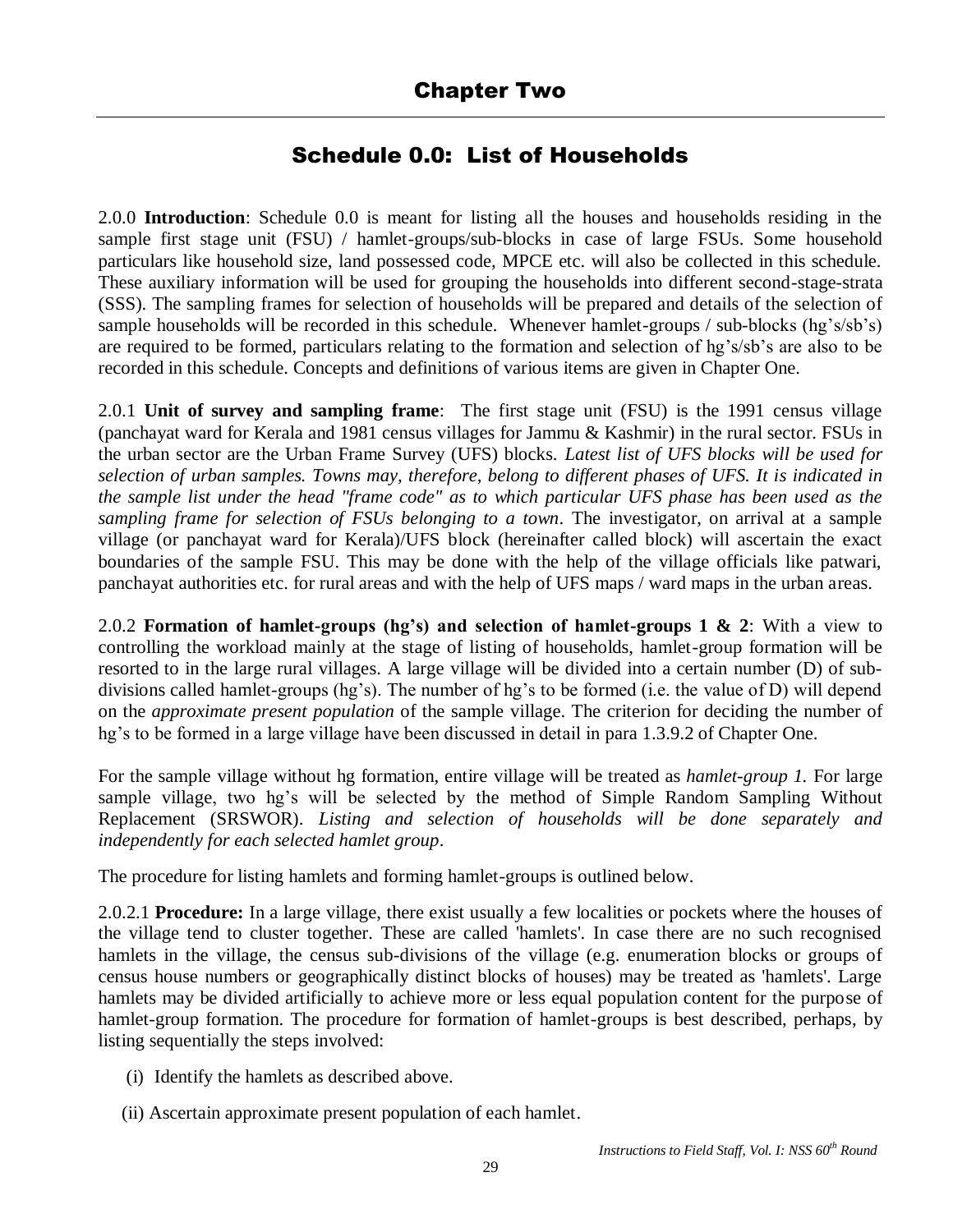.

 (iii) Draw a notional map in block 3 of schedule 0.0 showing the approximate location of the hamlets and number them in a serpentine order starting from the northwest corner and proceeding southwards. While drawing this map, uninhabited area (non-abadi area) of the village will be included as part of nearby hamlet, so that no area of the village is left out. The boundaries of the hamlets may be defined with the help of some landmarks like canals, footpaths, railway lines, roads, cadastral survey plot numbers etc., so that it would be possible to identify and locate the geographical boundaries of the hamlet-groups to be formed in the village.

(iv) List the hamlets in block 4.1 of sch. 0.0 in the order of their numbering. Indicate the present population content in terms of percentages.

(v) Group the hamlets into D hamlet-groups. *The criteria* to be adopted for hamlet-group formation are *equality of population content and geographical contiguity* (numbering of hamlets is not to be adopted as a guideline for grouping). *In case there is a conflict* between the two aspects, *geographical contiguity is to be given priority*. Indicate the grouping in the map.

(vi) Number the hamlet-groups serially in column (1) of block 4.2, schedule 0.0. The hamlet-group containing hamlet no. 1 will be numbered as 1, the hamlet-group with next higher hamlet number not included in hg 1 will be numbered as 2 and so on. Indicate the numbers also in the notional map. It is quite possible that a hamlet-group may not be constituted of hamlets with consecutive serial numbers.

2.0.3 **Formation of sub-blocks (sb's)**: In case sample UFS blocks are found to be large (in most cases they are not) in terms of population, they are subjected to sub-block formation. Procedure for formation of sub-blocks is, however, the same as that for the formation of hamlet-groups in the case of large villages. Here the sub-blocks are to be formed artificially by dividing the block into a certain number (say, D) of divisions *by more or less equalizing the population giving priority to geographical compactness* within each sub-block as per the criterion specified in para 1.3.9.2 of Chapter One. The number of sb's to be formed (i.e. the value of D) will be determined according to the same criteria as adopted in the case of rural FSUs. Sub-blocks will be numbered serially in column (1) of block 4.2.

As in the case of rural villages, for the sample blocks without sub-block formation entire block will be treated as *sub-block 1.* For large sample blocks two sub-blocks will be selected by SRSWOR scheme. *Listing and selection of households will be done separately and independently for each selected subblock*.

2.0.4 **Starting point for listing**: Having determined the areal unit to be surveyed, the investigator will proceed to list the houses and households in this areal unit. The listing may be done in the same order as that of the 2001 Census order of house listing. If the census order of house listing is not available, the listing may be started from the northwest corner of the village and proceeding southwards in serpentine order. While listing the households, some essential minimum particulars about the households will be collected for the purpose of classification (i.e. second stage stratification).

2.0.5 **Structure of the schedule**: The schedule 0.0 contains the following blocks:

Block 0: descriptive identification of sample village/ block

Block 1: identification of sample village/ block

Block 2: particulars of field operations

Block 3: sketch map of hamlet-group (hg)/sub-block (sb) formation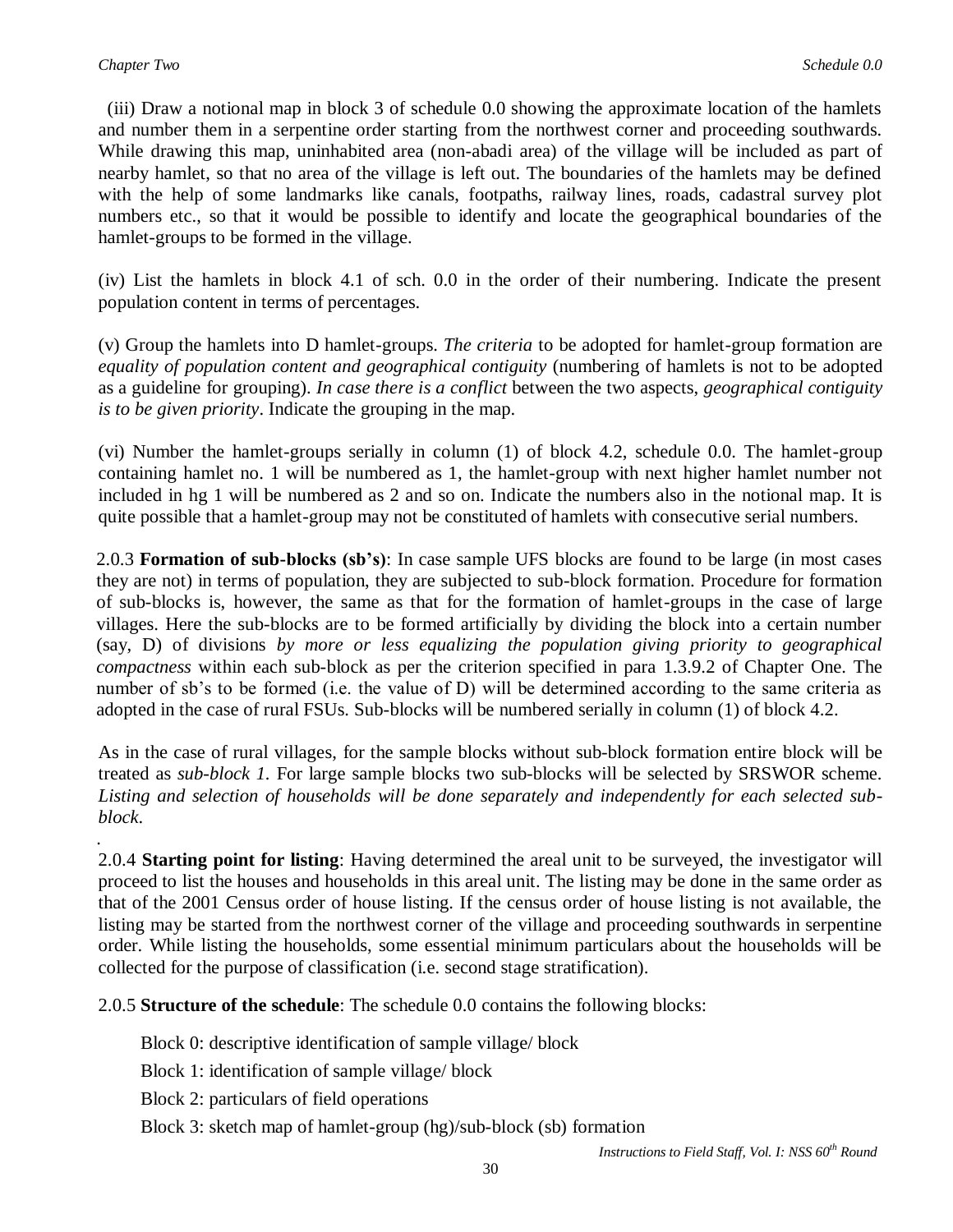Block 4.1: list of hamlets (only for rural samples with hg formation) Block 4.2: list and selection of hg's/sb's Block 5: list of households and record of selection for households (hg/sb  $1/2$ ) Block 6: particulars of sampling of households Block 7: distance of the village from nearest facility Block 8: remarks by investigator Block 9: remarks by supervisory officer(s)

2.0.6 **Use of additional sheets of blocks 4.1, 4.2, 5**: Whenever one schedule booklet is not adequate to list all the hamlets and hamlet-groups/sub-blocks (blocks 4.1, 4.2) or all the households (block 5) of the sample FSU or hg/sb, additional sheets containing the relevant block(s) shall be used and tagged firmly to the main schedule.

The procedures to be followed for filling up the various blocks of the schedule 0.0 are described in the following paragraphs.

Before filling in blocks, it is necessary to put tick-marks in the appropriate boxes at left hand and right hand top corners of the first page of the schedule.

### **Block 0: Descriptive identification of sample village/block (i.e. FSU)**

2.0.7 **General**: This block is meant for recording descriptive identification particulars of the sample FSU. State/UT, district, tehsil / town name (tick-marking appropriately), village name, ward no. / investigator (IV) unit no., block no. are to be copied properly from the sample list in the appropriate places*.* 

### **Block 1: Identification of sample village/block**

2.1.0 **General**: This block is meant for recording the identification particulars of the sample FSU in terms of codes or numbers. The particulars relating to all the items will be recorded in box spaces provided in the block against each item (except for items  $2 \& 3$ , the codes of which are already printed). Each cell (box space) is meant for recording only one digit of the entry. For multiple cells, the rightmost cell shall be used for recording the digit of the unit place, the next left cell for the tenth place digit and so on. If the number of digits of the entry to be recorded against an item is less than the number of box spaces provided, '0' shall be entered in the left most box space(s). For example, if the total number of hg's/sb's formed in the sample FSU is 5, the entry against item 15 should be recorded as 005. *Items 1, 4 to 10, 12 and 13 shall be copied from the sample list*.

2.1.1 **Item 11: FOD sub-region**: The four-digit code corresponding to the FOD sub-region to which the sample FSU belongs will be recorded against item 11. *A* '–' *will be put against this item for the state samples and also for the central samples for the states of Arunachal Pradesh, Manipur, Mizoram and Tripura for which field work is carried out by the respective States*.

2.1.2 **Item 12: frame code**: The different types of frames used for selection of FSUs are indicated by 'frame code' in the sample list. *Entry against item 12 shall be copied from the sample list*. The frame codes to be used are:

 Rural: 1981 census – 05; 1991 census – 08. Urban: 1982-87 UFS – 06, 1987-92 UFS – 07, 1992-97 UFS – 09, 1997-2002 UFS – 11, 2002-2007 UFS –14.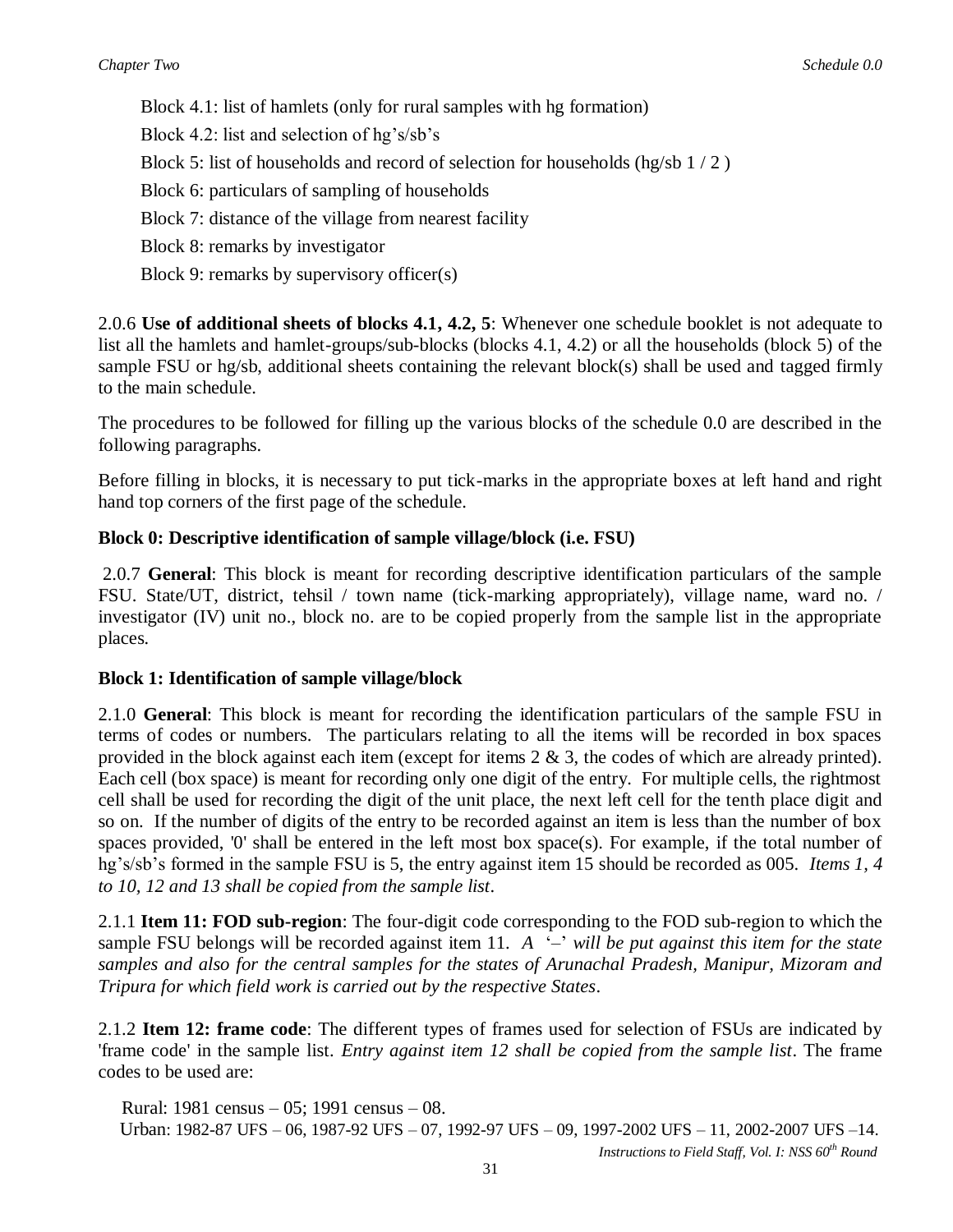2.1.3 **Item 13: frame population**: The population of the sample FSU as given in the sample list will be copied here. This will be filled in for rural samples only. For urban samples, it is to be kept blank

2.1.4 **Item 14: approximate present population**: The investigator will first ascertain the approximate present population of the entire sample FSU taking into consideration the normal growth of population along with any abnormal influx of population into or exodus of population from the sample FSU. This may be ascertained mainly from the knowledgeable persons by putting certain probing questions. The starting point can be 1991 census population (2001 census population if available). In the case of large difference with census population, it may be asked whether there has been any abnormal influx into or exodus from the FSU after the census. If so, the approximate increase or decrease of population due to such events or any new settlements that have come up in the FSU after the census is to be ascertained.

2.1.5 **Item 15: total number of hg's/sb's formed (D)**: The total number of hg's/sb's formed in the sample FSU will be the value of **'**D**'** as recorded in block 4.2. If the sample FSU does not require any hg/sb formation, the entry against this item will be '001'.

2.1.6 **Item 16: Survey code**: The different survey codes are:

| selected village/block has been surveyed:                                            |  |
|--------------------------------------------------------------------------------------|--|
| inhabited $\dots\dots\dots\dots\dots\dots\dots\dots$                                 |  |
| uninhabited $\dots\dots\dots\dots\dots\dots\dots2$                                   |  |
| zero case $\dots \dots \dots \dots \dots \dots \dots \dots$                          |  |
| selected village/block is casualty but a substitute village/block has been surveyed: |  |
| inhabited $\dots\dots\dots\dots\dots\dots\dots\dots$                                 |  |
|                                                                                      |  |
|                                                                                      |  |
|                                                                                      |  |

selected village/block is casualty and no substitute has been surveyed ………7.

Some examples of zero cases are: FSUs comprising wholly the barracks of military and paramilitary forces (like CRPF, BSF etc.), rural areas declared as urban areas and now forming part of UFS frame used for urban sampling, FSUs wholly submerged under water in a dam or FSUs with the whole population evicted because of acquisition of land to construct a new factory or other project work etc. with no chance of habitation in future. As against this, the FSU whose entire population has shifted elsewhere due to some natural calamities like fire, cyclone etc., but is likely to return in the future, will be considered as uninhabited FSU and will be given code 2. If the substitute FSU cannot be surveyed, survey code will be 7.

2.1.7 **Item 17: Reason for substitution of original sample**: In all the cases where the *originally* selected sample FSU is a casualty irrespective of whether it has been substituted and subsequently surveyed or not surveyed (i.e. for codes 4 to 7 against item 16), the reason for its becoming a casualty will be recorded in terms of code against item 17. The codes are:

| Original sample FSU: |  |
|----------------------|--|
|                      |  |
|                      |  |
|                      |  |
|                      |  |
|                      |  |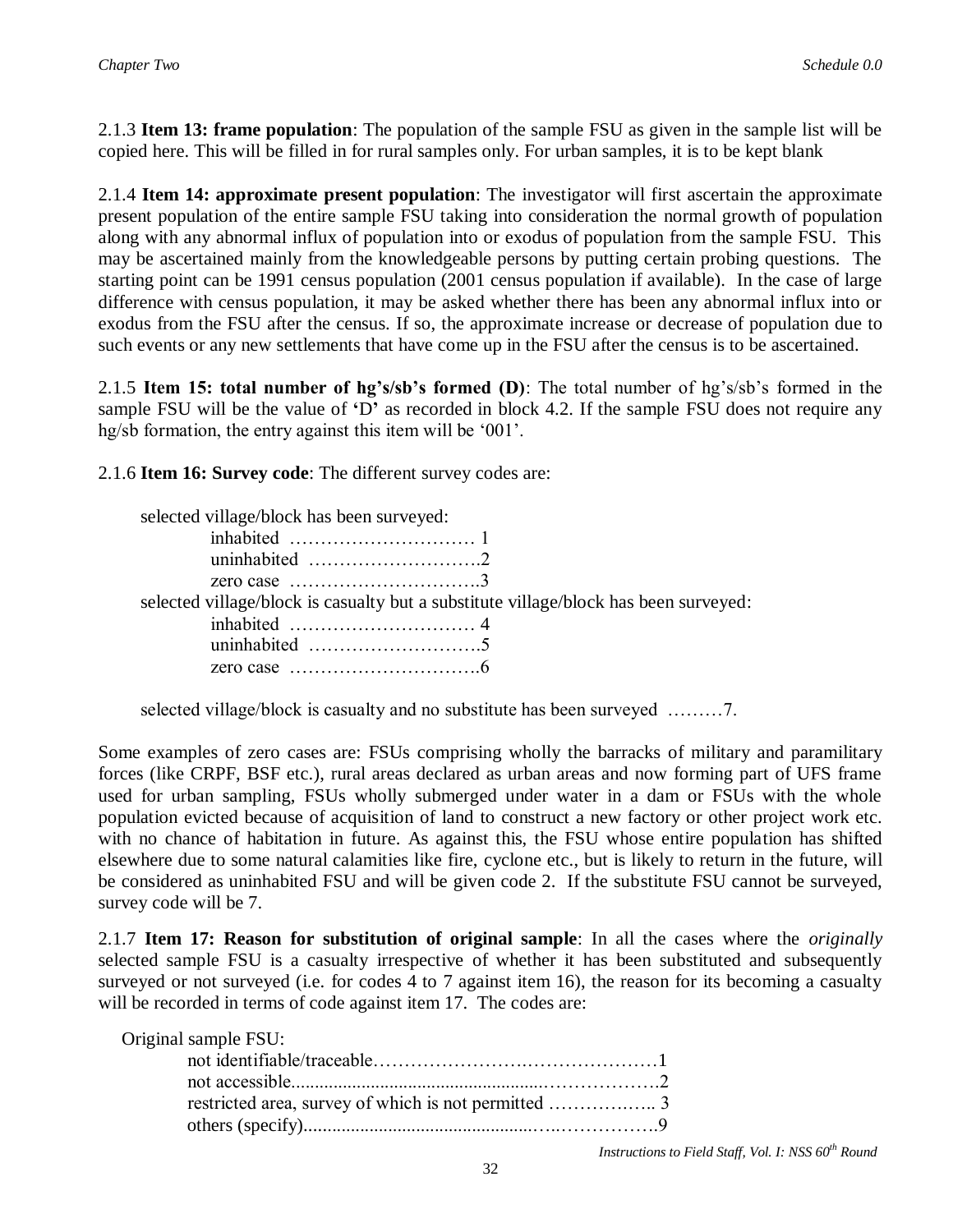A '–' may be put against this item if the entry against item 16 is 1 or 2 or 3. *Cases of FSUs comprising wholly the barracks of military and paramilitary forces will not be considered as restricted area for providing code 3 against item 17. As stated earlier, such cases will be considered as surveyed and will be treated as zero cases.*

2.2 **Block 2**: **Particulars of field operations**: The details of field operations will be recorded in this block. While recording the total time taken to canvass the sch. 0.0 (i.e. column 3, srl. no. 4 of this block), it may be noted that the time taken to reach the sample village and journey back should not be considered for filling in this item. In other words, total time spent in identification of the boundaries of the sample village/block, hamlet-group/sub-block formation, listing of households, formation of secondstage strata, selection of households and filling in all other blocks of this schedule may be recorded in hours. All other items are self-explanatory.

### **Block 3: Sketch map of hamlet-groups (hg's)/sub-blocks (sb's) formation**

2.3 For large FSUs requiring hg/sb formation, the space provided for in the block shall be used to draw a free hand sketch-map of the village (panchayat wards for Kerala)/ block showing the boundaries of the hamlets and hg's/sb's formed so that they may be identifiable in the field afterwards with the help of this map. It need not be drawn to scale. The serial numbers of the hamlets as given in column (1) of block 4.1 will be written down on the map against each hamlet. The hamlet-group number given in column (1) of block 4.2 to which the hamlet belongs will also be shown against each hamlet within brackets on the right side of the hamlet number. Similarly, sub-blocks will also be numbered in the map. The areas for the selected hg's / sb's shall be shaded in the map.

## **Block 4.1: List of hamlets (only for rural samples with hg formation)**

2.4.1.0 This block is to be filled in only for the rural samples requiring formation of hamlet-groups (i.e. for D>1). All the hamlets located in the village will be listed in the specified order.

2.4.1.1 *Columns (1) to (3)*: A running serial number for the hamlets will be given in column (1). Name of the hamlets will be written in column (2). Present population of each hamlet expressed as percentage of the total village population will be given in column (3) in whole numbers. Entries in column (3) should add up to 100.

## **Block 4.2: List and selection of hamlet-groups (hg's)/sub-blocks (sb's)**

2.4.2.0 **General**: This block is meant for recording the details of the hg/sb formation and their selection for FSUs requiring hg/sb formation (i.e. with D>1). Reference may be made to paragraphs 2.0.2, 2.0.2.1 and 2.0.3 for the procedures of formation and numbering of hg's/sb's.

2.4.2.1 **Column (1): serial no. of hg/sb**: The hg's/sb's formed will be given a running serial number (starting from 1) in column (1) as per the guidelines given in paragraphs 2.0.2, 2.0.2.1 and 2.0.3. The last serial number in this column will be the value of 'D' which is to be recorded against '**D'** below the block heading.

2.4.2.2 **Column (2): serial no. of hamlets in the hg (rural only)**: This column is to be filled up only for rural FSUs. The serial numbers of the hamlets recorded in column (1) of block 4.1 constituting each hamlet-group are to be recorded in column (2) separated by commas.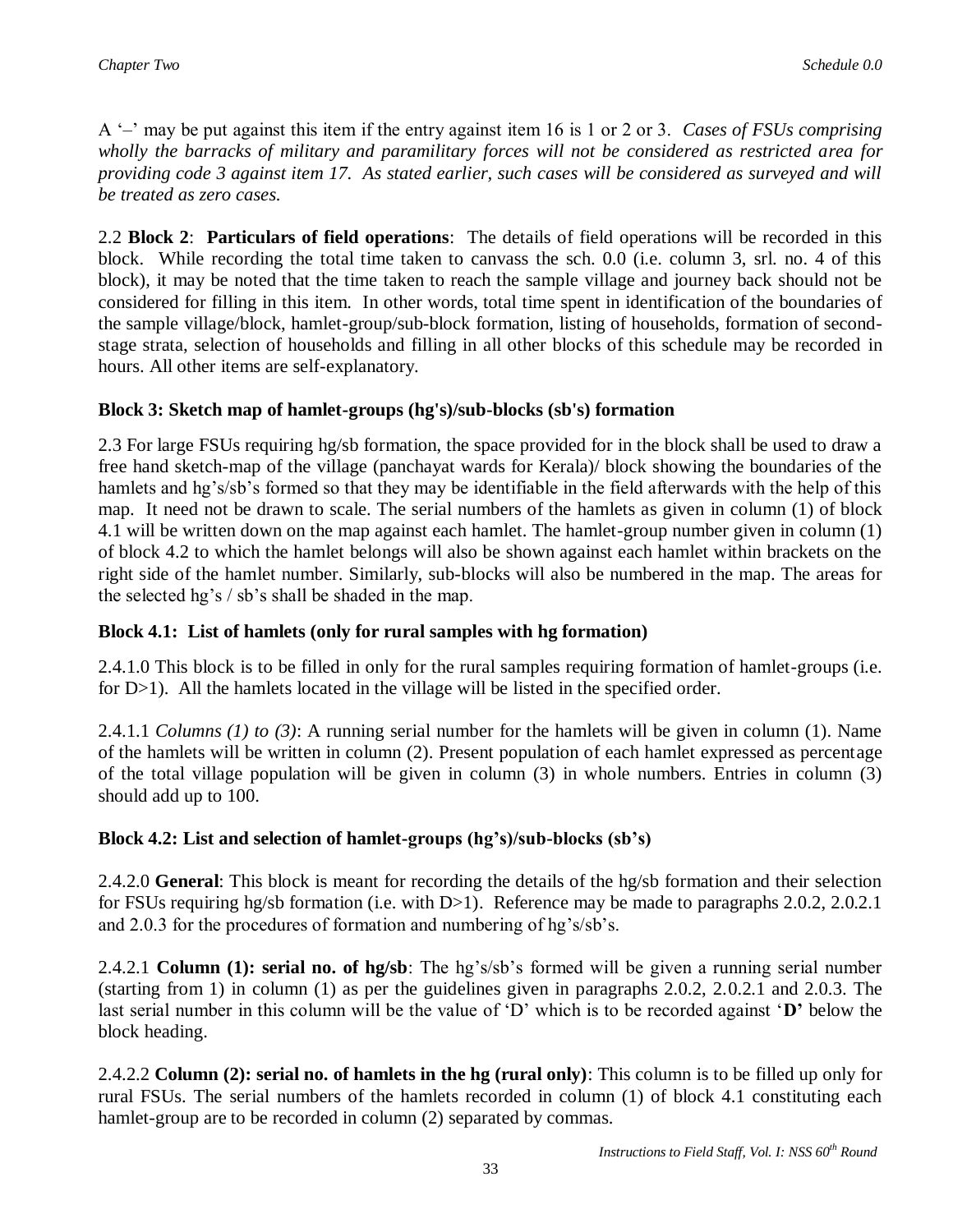2.4.2.3 **Column (3): percentage (%) population in the hg/sb**: Approximate present population of the hg/sb in terms of percentage to total FSU population will be recorded in column (3) in whole number. Entries in this column should always add up to 100.

2.4.2.4 **Column (4): sample hg/sb number**: Two hg's/sb's will be selected from the large FSU for the purpose of survey by the method of SRSWOR. The procedure is as follows:

First draw a random number, say R1, between 1 and D using random number table. Enter 1 in column (4) against the serial number in column (1) which is equal to R1. Next draw another random number between 1 and D. If it is equal to R1, reject it and draw another random number. Continue until a random number, say R2, different from R1, is drawn. Enter 2 in column (4) against the serial number in column (1) which is equal to R2. These are the two selected hg/sb. The selected serial numbers may be encircled in column (1).

For all other hg's/sb's (except the two selected), column (4) may be left blank.

## 2.5 **Block 5**: **List of households and record of selection of households (hg/sb 1 / 2 )**:

2.5.0 In this block, various information are to be recorded separately for each selected hg/sb. When there is no hg/sb formation in the FSU, the hg/sb number will be '1'.

2.5.0.1 This is the main block of the schedule. Listing of all houses and households along with collection of a few particulars for identification, preparation of sampling frame, formation of second stage strata and selection of sample households for the schedules 1.0, 10 and 25.0 are to be carried out in this block.

2.5.0.2 It is essential to ensure that there is no omission or duplication of any house or household. A house to house enquiry will be made to list all the houses and households. *Households which are found*  to be temporarily absent at the time of listing are also to be listed and included in the frame of *households before sample selection*. After obtaining from the neighbours as much details as possible about the absentee households, attempt should be made to contact the households at the appropriate hours (even outside the normal working hours of the investigators) and if need be by revisiting the households during the survey period in the sample FSU. While listing a house the investigator shall find out how many households (including temporarily absent i.e. locked households) reside there and list all of them. After this, the investigator will proceed to list the next house. In order to ensure complete listing of houses/households, it is better to follow some definite order for listing. The order followed in 2001 Population Census may be adopted, wherever possible, taking care that any house that has come up later is not omitted; otherwise, listing may be done in serpentine manner starting from the north-west corner and moving southwards. The name of any natural grouping of the houses like hamlet, street, mohalla, etc. and date of listing may be written at the top before the listing of houses starts. This will help in checking completeness.

2.5.0.3 If there is hg/sb formation in the FSU, listing of houses and households will be done for sample hg/sb no. 1 first. The serial number of sample hg/sb and the names of hamlets will be written before the listing of households starts. After completing the listing of houses/households of each hamlet of the sample hg, one line will be left blank. On completion of the job for sample hg/sb 1, listing for sample hg/sb 2, if formed in the FSU, will be taken up in a separate page of block 5.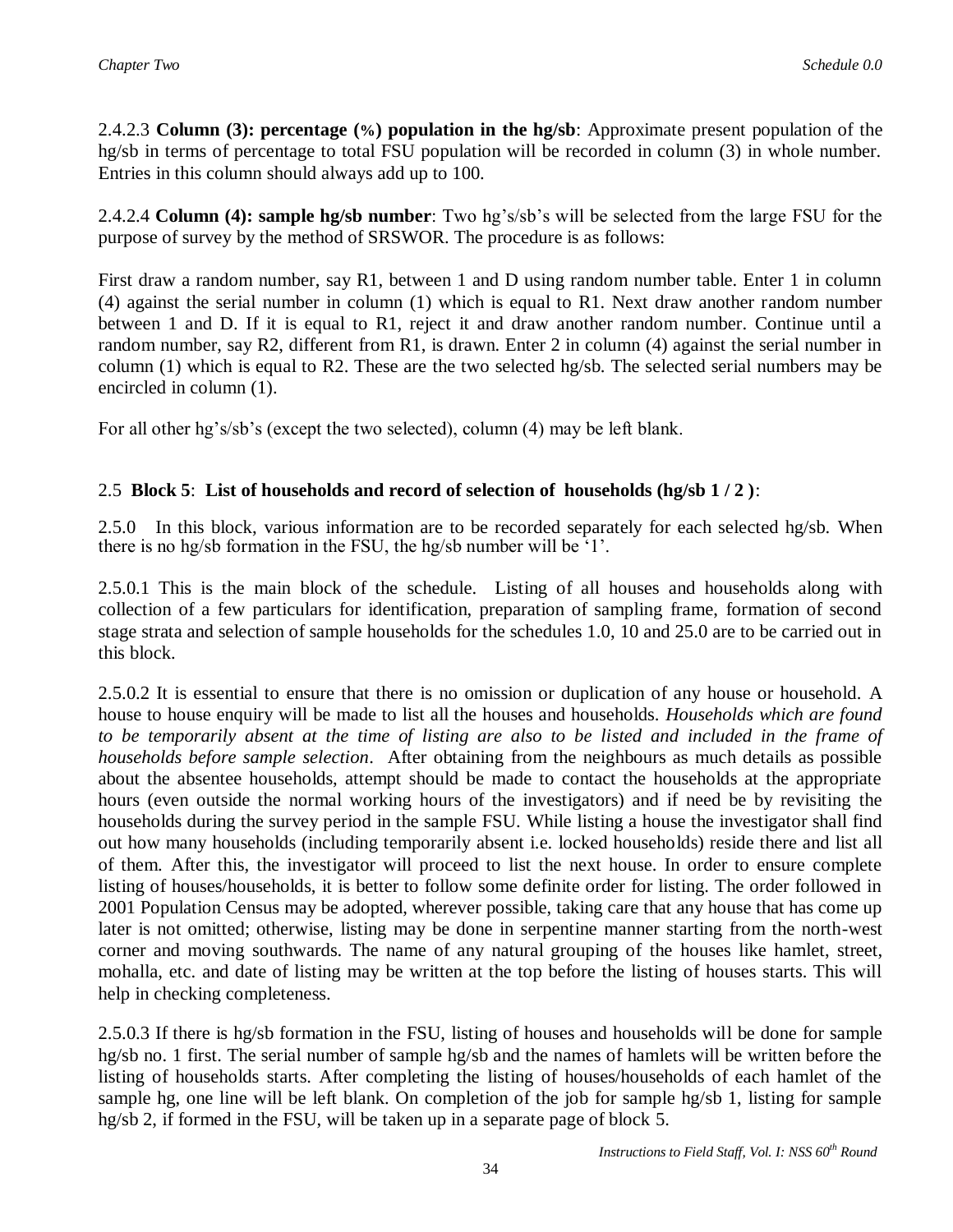*First mark the hg/sb number (1 or 2) in the heading of the block 5 correctly and cross the one not applicable.* 

Various columns of block 5 are described below:

2.5.1 **Column (1): house number**: All houses including vacant ones shall be listed by giving a house number. The 2001 Population Census house number or the number given by the local panchayat, municipality or other local bodies, may be used if available. The houses without such numbers will be given a separate running serial number starting from 1 within brackets. Wherever house numbers are available, even if not for all the houses, the actual house numbers shall be recorded without any brackets. After listing all the households associated with a house, the next house shall be listed. If the house is used solely for non-residential purposes or is vacant, the purpose to which it is put will be written across the line, e.g. temple, vacant structure, etc. For family living under a tree or bridge etc. (i.e. without any house),  $a'$ –' may be put in this column.

2.5.2 **Column (2): household serial number**: The household(s) normally residing in the house or in a fixed location (e.g. under a tree/bridge/open space etc.) listed in column (1) will be numbered in column (2). All households (including those found temporarily absent) will be given a running serial number in this column starting from 1. In case of persons staying, say, in hostels and forming single member households, each of them will be listed in separate lines giving a household serial number. Continuous serial number starting from 1 will be given in column (2) for each of the sample hg's/sb's 1 & 2 separately. This column will be left blank for the lines meant for vacant houses, non-residential buildings, etc.

2.5.3 **Column (3): name of head of household**: For a household having serial number in column (2), the name of the head shall be recorded here.

2.5.4 **Column (4): household size**: The size of each household as defined in para 1.9.3 of Chapter One will be recorded in this column. A small box space is provided against this column at the end of each page to record the total for this column.

2.5.5 **Column (5): land possessed code (rural only):** This column will be filled in for rural FSUs only. Each household having a serial no. in col.(2) will get a code in this column. First, the information on area of land possessed, as defined in para 1.9.10 of Chapter One, as on the date of survey will be obtained from the household. The area will be determined in hectares and rounded off to two places of decimals. After that appropriate code will be given in this column. The codes are as given below:

| area of land possessed (in hectares) code |  |
|-------------------------------------------|--|
|                                           |  |
|                                           |  |

The value of 'X' for each State/UT is given in Table 1.

For locked households, efforts must be made to get the information from the neighbours. If no information is available even from the neighbours, code 1 will be entered in this column.

(*conversion factors for different area units: 1 acre 0.4047 hectare, 1 hectare = 10,000 sq metre and 0.01 hectare = 100 sq metre*)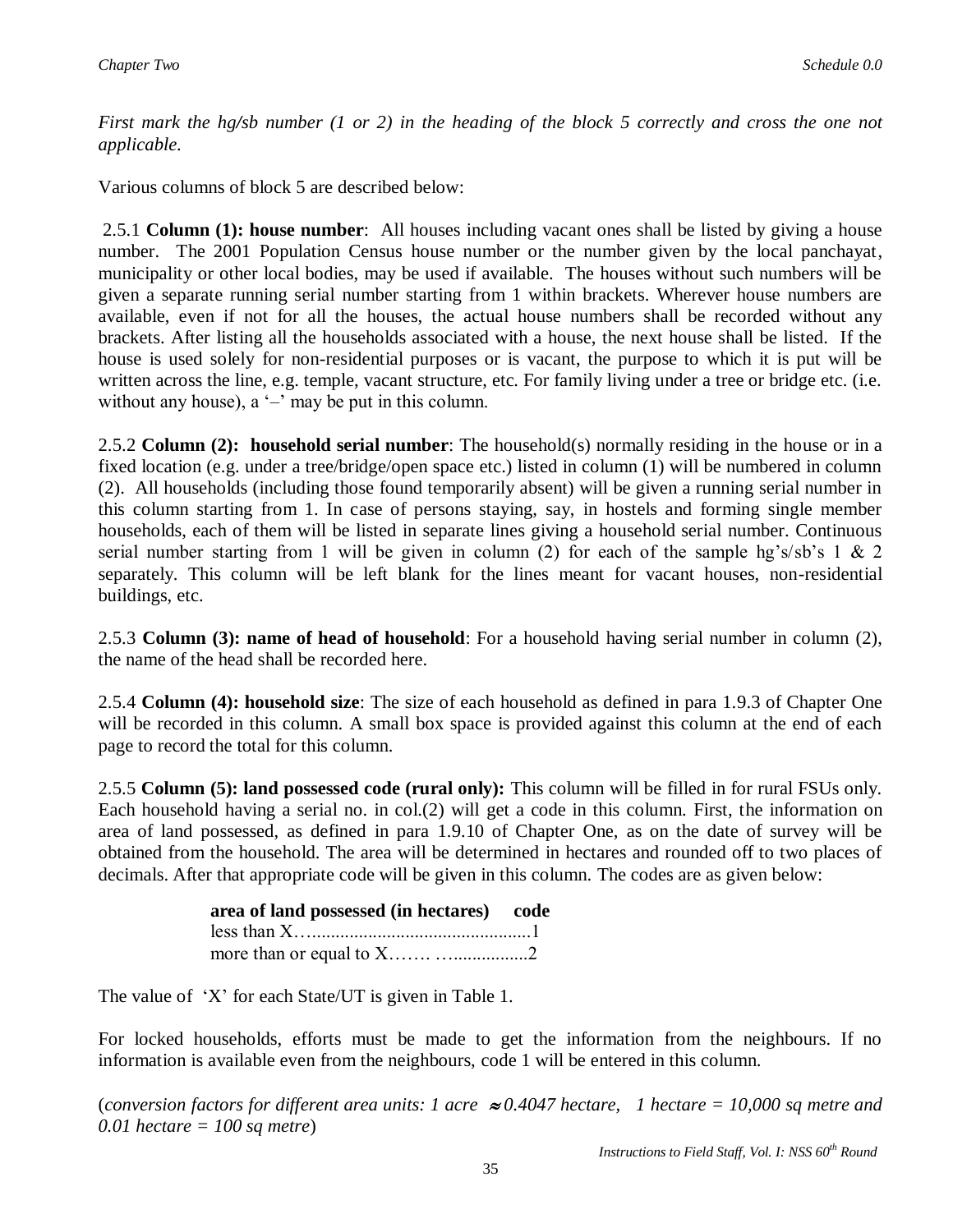| <b>Table 1: The values of cut-off points A (rural land possessed in</b><br>hectares) & A (urban MPCE in Rs) by State/UT |      |      |  |  |  |  |  |  |  |
|-------------------------------------------------------------------------------------------------------------------------|------|------|--|--|--|--|--|--|--|
| state/u.t.                                                                                                              | X    | A    |  |  |  |  |  |  |  |
| (1)                                                                                                                     | (2)  | (3)  |  |  |  |  |  |  |  |
| Andhra Pradesh                                                                                                          | 1.22 | 1055 |  |  |  |  |  |  |  |
| Arunachal Pradesh                                                                                                       | 2.02 | 955  |  |  |  |  |  |  |  |
| Assam                                                                                                                   | 1.08 | 1134 |  |  |  |  |  |  |  |
| Bihar                                                                                                                   | 0.81 | 732  |  |  |  |  |  |  |  |
| Chhattisgarh                                                                                                            | 2.02 | 881  |  |  |  |  |  |  |  |
| Goa                                                                                                                     | 0.48 | 1496 |  |  |  |  |  |  |  |
| Gujarat                                                                                                                 | 2.07 | 1175 |  |  |  |  |  |  |  |
| Haryana                                                                                                                 | 2.23 | 1191 |  |  |  |  |  |  |  |
| Himachal Pradesh                                                                                                        | 1.05 | 1678 |  |  |  |  |  |  |  |
| Jammu & Kashmir                                                                                                         | 1.53 | 1217 |  |  |  |  |  |  |  |
| Jharkhand                                                                                                               | 1.23 | 898  |  |  |  |  |  |  |  |
| Karnataka                                                                                                               | 2.04 | 1219 |  |  |  |  |  |  |  |
| Kerala                                                                                                                  | 0.41 | 1258 |  |  |  |  |  |  |  |
| Madhya Pradesh                                                                                                          | 3.00 | 873  |  |  |  |  |  |  |  |
| Maharastra                                                                                                              | 2.44 | 1275 |  |  |  |  |  |  |  |
| Manipur                                                                                                                 | 1.04 | 789  |  |  |  |  |  |  |  |
| Meghalaya                                                                                                               | 1.21 | 1254 |  |  |  |  |  |  |  |
| Mizoram                                                                                                                 | 1.21 | 1296 |  |  |  |  |  |  |  |
| Nagaland                                                                                                                | 1.21 | 1640 |  |  |  |  |  |  |  |
| Orissa                                                                                                                  | 1.21 | 814  |  |  |  |  |  |  |  |
| Punjab                                                                                                                  | 2.03 | 1141 |  |  |  |  |  |  |  |
| Rajasthan                                                                                                               | 3.80 | 1016 |  |  |  |  |  |  |  |
| Sikkim                                                                                                                  | 1.70 | 1239 |  |  |  |  |  |  |  |
| Tamil Nadu                                                                                                              | 0.63 | 1176 |  |  |  |  |  |  |  |
| Tripura                                                                                                                 | 0.65 | 1217 |  |  |  |  |  |  |  |
| <b>Uttar Pradesh</b>                                                                                                    | 1.26 | 1097 |  |  |  |  |  |  |  |
| Uttaranchal                                                                                                             | 0.63 | 893  |  |  |  |  |  |  |  |
| West Bengal                                                                                                             | 0.77 | 1140 |  |  |  |  |  |  |  |
| A & N Islands                                                                                                           | 0.81 | 1465 |  |  |  |  |  |  |  |
| Chandigarh                                                                                                              | 0.01 | 1962 |  |  |  |  |  |  |  |
| D & N Haveli                                                                                                            | 1.01 | 1748 |  |  |  |  |  |  |  |
| Daman & Diu                                                                                                             | 0.41 | 1336 |  |  |  |  |  |  |  |
| Delhi                                                                                                                   | 0.05 | 1902 |  |  |  |  |  |  |  |
| Lakshadweep                                                                                                             | 0.18 | 1291 |  |  |  |  |  |  |  |
| Pondicherry                                                                                                             | 0.14 | 1041 |  |  |  |  |  |  |  |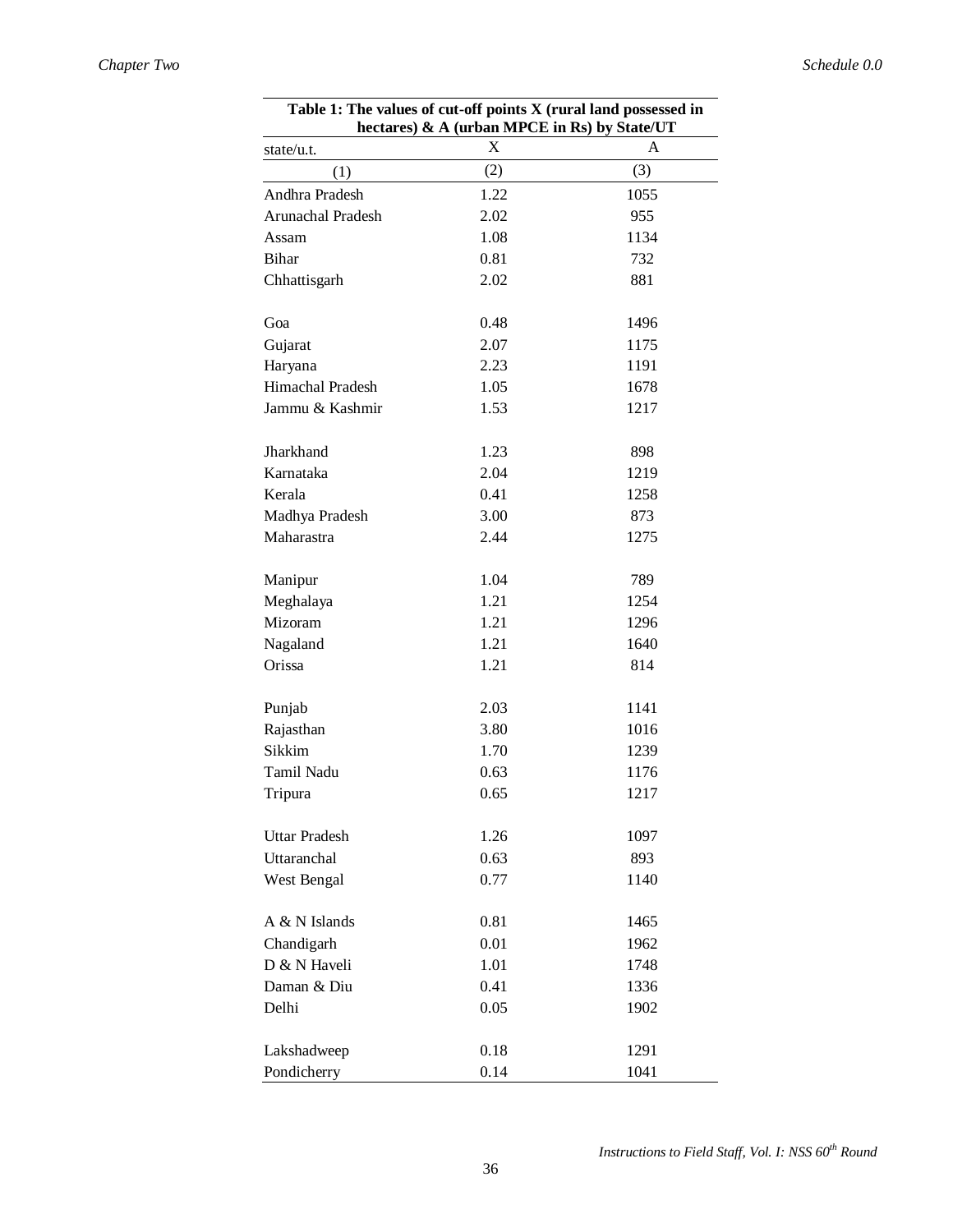2.5.6 **Columns (6) – (8):** These columns will be filled in only for *urban* samples.

2.5.6.1 **Column (6): normal monthly household consumption expenditure (Rs):** The household consumer expenditure has been explained in para 1.9.11 of Chapter One. The amount of monthly consumer expenditure normally incurred by the household may be recorded in this column.

2.5.6.2 **Column (7): monthly per capita expenditure (MPCE) (Rs):** The entry for this column will be derived as entry in col. (6) divided by the household size in col. (4). This will be recorded in whole number of rupees.

2.5.6.3 **Column (8): MPCE code:** Each household having a serial no. in col. (2) will get a code in this column. The codes are as follows:

| <b>MPCE</b> (in rupees) | code |
|-------------------------|------|
|                         |      |
|                         |      |

The value of 'A' for each State/UT is given in Table 1.

For locked households, efforts must be made to get the information from the neighbours. If no information is available even from the neighbours, code 1 will be entered in this column.

2.5.7 **Columns (9) – (10):** S**chedule 1.0: sampling serial number: SSS:** It may be recalled that for schedule 1.0, there will be only two SSS. Columns (9) and (10) will provide the sampling frames for SSS 1 & 2 pertaining to schedule 1.0. Households with code 1 in col.(5)/col.(8) will be tick-marked ( $\sqrt{}$ ) in column (9) while households with code 2 in col.(5)/col.(8) will be given tick-marks ( $\sqrt{}$ ) in column (10). Then all the tick-marks will be given running serial numbers starting from 1 in each column independently. These will be the sampling serial numbers for SSS 1 and SSS 2 respectively.

The highest serial nos. in each of these columns will be the value of 'H' for the respective SSS. This value will be recorded against 'H' in the space provided in the column headings.

2.5.8 **Columns (11) – (12): schedule 1.0: sample household number: SSS***:* Required number of sample households (h) will be drawn from each (hg/sb)  $\times$  SSS by SRSWOR. The value of 'h' may be recorded in the space provided in the column headings.

For selecting the sample households of any particular (hg/sb)  $\times$  SSS, the following procedure will be followed. Suppose 'H' denotes the total number of households in the frame [i.e. the highest entry in column (9)/(10)] and 'h' the number of households to be selected. If  $H = h$ , all the households will be selected and no random number need to be drawn. Otherwise, first draw a random number, say R1, between 1 and H. Next, draw another random number, say, R2, also between 1 and H. If  $R2 = R1$ , then reject R2 and draw a fresh R2. Continue this way till requisite number of distinct R's [i.e. R1, R2,  $\dots$ ,  $R(h)$ ] have been drawn. Then the households with sampling serial numbers R1, R2, ...., R(h) [in] column  $(9)/(10)$ ] will be the selected households and be given sample household numbers as 1, 2,......... h respectively in columns (11)/(12). Encircle the corresponding sampling serial numbers in columns  $(9)/(10)$ .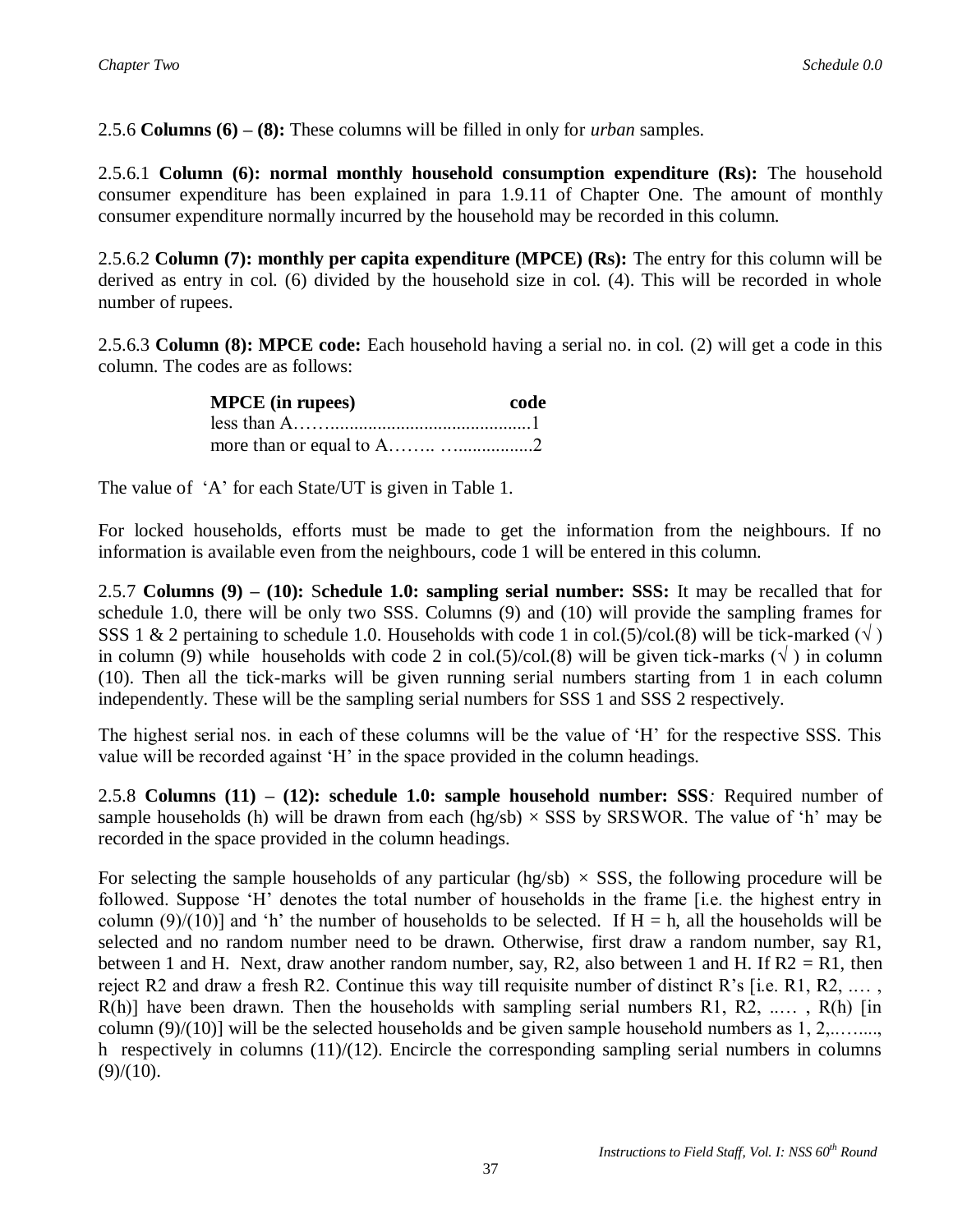As mentioned in Chapter One, after selecting the sample households for sch. 1.0, the households for canvassing Schedule Type 1 and Schedule Type 2 are to be decided. The allocation of Schedule Type 1 and Schedule Type 2 will be as follows:

a) *For FSUs without hg/sb formation*: In this case, both the schedule types will be canvassed in each SSS. Schedule Type 1 will be canvassed in the odd numbered sample households and Schedule Type 2 will be canvassed in the even numbered sample households. If there are 3 selected households in SSS 1 (or in SSS 2) and 1 household in SSS 2 (or in SSS 1) then Schedule Type 1 will be canvassed in sample households 1 & 3 of SSS 1 (or SSS 2) and Schedule Type 2 will be canvassed in the remaining sample households of both the SSS. If all 4 households belong to the same SSS, Schedule Type 1 will be assigned to odd numbered sample households and rest to Schedule Type 2.

b) *For FSUs with hg/sb formation*: Here Schedule Type 1 will be canvassed in SSS 1 of hg/sb 1 and SSS 2 of hg/sb 2 while Schedule Type 2 will be canvassed in SSS 2 of hg/sb 1 and SSS 1 of hg/sb 2. If one SSS of a hg/sb is void, first allocation of sample households will be made following the compensation rule given in Chapter one. Then corresponding allocation of schedule type (Type 1/Type 2) for the void SSS will be transferred to the SSS of the hg/sb having more than 1 sample household. If each hg/sb has one SSS void, Schedule Type 1 will be allocated to the odd numbered sample households of each remaining hg/sb *×* SSS and Schedule Type 2 to the even numbered sample households.

After deciding the allocation of Schedule Types 1 and 2 to the selected households, 'T1' or 'T2' may be recorded within brackets against the corresponding sample households in columns (11) and (12).

2.5.9 **Columns (13) – (14): Schedule 10: sampling serial number: SSS:** There will be two SSS for the schedule 10. Sampling frames for SSS 1  $\&$  2 will be prepared through these two columns. If there is any household member with age below 30 years and educational level secondary or above, a tick-mark  $(\sqrt{})$  will be given against the household in col.(13). Remaining households will be tick-marked in col.(14). The tick-marks  $(\sqrt{\ } )$  in cols.(13)/(14) will then be serially numbered starting from 1 indepndently in each of the two columns.

The values of H, the highest serial nos. in each of these columns will be recorded against 'H' in the space provided in the column headings.

2.5.10 **Columns (15) – (16):** S**chedule 10: sample household number: SSS:** The number of households to be selected (h) for each combination of  $hg/b \times SSS$  has been given in Chapter One. The values are to be recorded in the space under the column headings. The sample households will be selected with SRSWOR in each hg/sb  $\times$  SSS. The procedure is similar to that described for schedule 1.0 in para 2.5.8. However, some modification is necessary in the event of a household already selected for schedule 1.0 is also selected for schedule 10. In such a situation, the common sample household will be replaced by the next household (not selected for schedule 1.0) in the frame. *Thus there will be no common sample households between schedules 1.0 and 10.* However, this restriction need not be followed if the compositions of the SSS of the two schedules are such that there are not enough households in the frame to select distinct sample households.

2.5.11 **Columns (17) – (20): Schedule 25.0: sampling serial number: SSS:** These columns are meant for preparation of frames for the four SSS of schedule 25.0. All the households with a serial number in col. (2) will be tick-marked  $(\sqrt{)}$  in one and only one of the four columns following the procedure given below.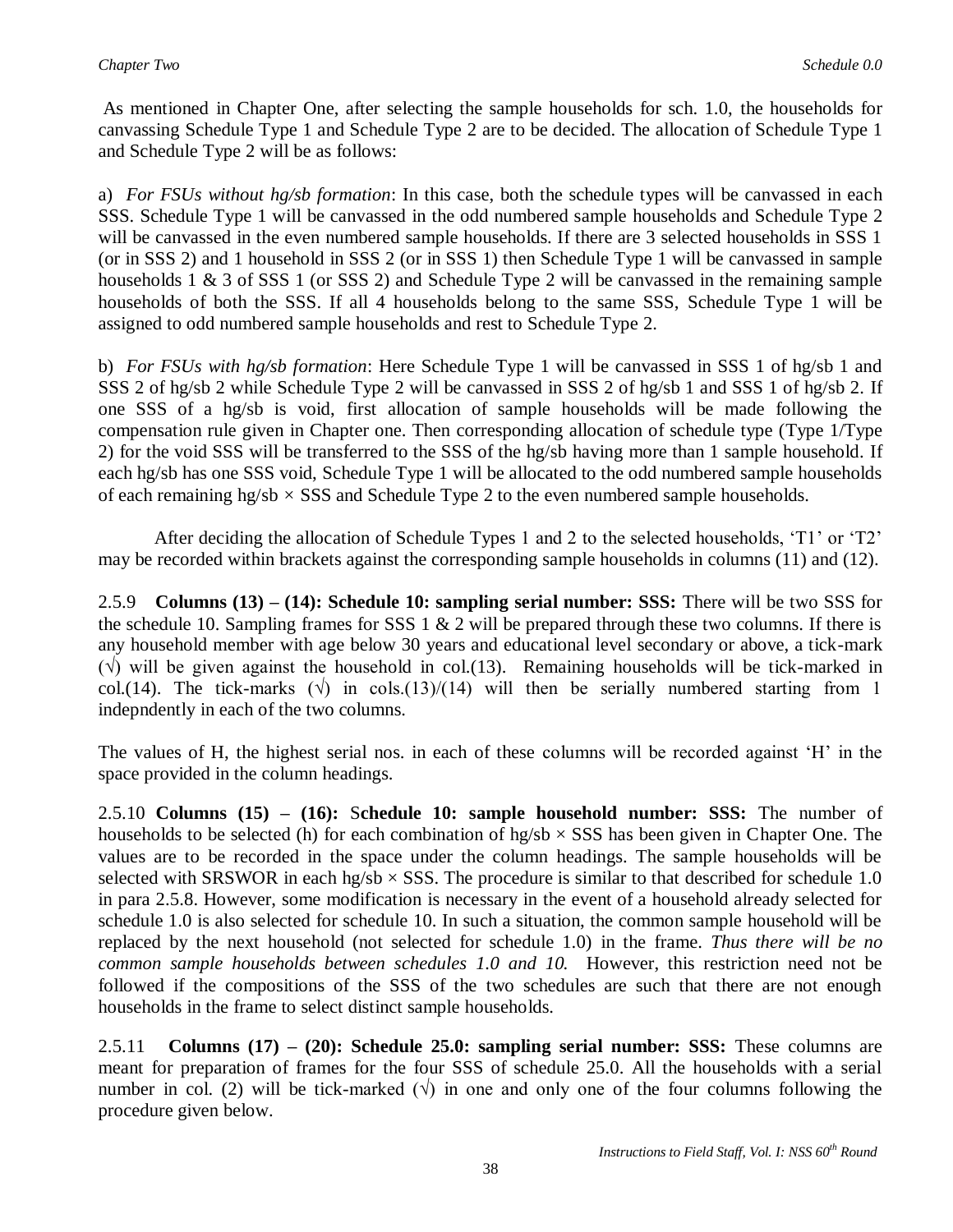First, it will be enquired from the household whether any member had been hospitalised (as defined in para 1.9.47 of Chapter one) during the last 365 days preceding the date of survey. If the answer is affirmative then a tick-mark  $(\forall)$  will be given in column 17.

If the answer is negative, then it will be asked whether there is any child member with age less than 5 years. If there is such a member then tick-mark  $(\forall)$  will be given in column 18.

If not, it will be ascertained whether there is any member of age 60 years or more. Tick-mark  $(\vee)$  in column (19) if such a member is present.

If there is no member satisfying the above three criteria, tick-mark  $(\sqrt{})$  will be given in column (20).

2.5.12 **Columns (21) – (24): Schedule 25.0: sample household number: SSS:** Sample households to be selected (h) for each combination of hg/sb  $\times$  SSS has been given in Chapter One. The values of 'h' are to be recorded in the space under the column headings. The sample households will be selected with SRSWOR in each hg/sb  $\times$  SSS. The procedure is similar to that described for schedule 1.0 in para 2.5.8. As in the case of schedule 10, it must be ensured that none of the selected households in SSS 2, SSS 3 and SSS 4 is common with any selected household for either schedule 1.0 or schedule 10. Common household(s) will be replaced by the next household in the frame as many times as required to avoid the situation of a sample household being selected either for schedule 1.0 and SSS 2/SSS 3/SSS 4 of schedule 25.0 or for schedule 10 and SSS 2/SSS 3/SSS 4 of schedule 25.0. *However, it is to be noted that such restriction do not apply for SSS 1 of schedule 25.0*. If a selected household of SSS 1 becomes common with that of schedule 1.0 or schedule 10, it should not be replaced. The restriction is not enforced here since number of households in SSS 1 of schedule 25.0 is not likely to be high.

Similarly, the restriction is not applicable when the compositions of the SSS of different schedules (say, 1.0 and 25.0 or 10 and 25.0, etc.) are such that there is not enough number of households in frame of SSS to select distinct sample households.

2.6 **Block 6**: **particulars of sampling of households**: Particulars of sampling of households, separately for schedules 1.0, 10 and 25.0 for each of the hg/sb 1  $\&$  2 will be recorded in this block. If there is no hg/sb formation, entry will be made against hg/sb 1.

2.6.1 **Column (3): population**: Population as obtained by summing up the page totals of household sizes in column (4) of block 5 over all the listed households may be recorded in this column separately for hg/sb 1 & 2 against the rows for schedule 1.0. The total of populations of hg/sb 1 & 2 will be recorded in the cell against 'all'.

2.6.2 **Columns (6) to (11): number of households**: Total number of households in the frame of all the SSS of schedules 1.0, 10 and 25.0 will be recorded in the corresponding cells of column (6) for each hg/sb. Number of selected households will be copied in column (7). These are to be copied from the relevant columns of block 5. References are as below:

**Schedule 1.0**: Column (6) entries for SSS are same as the value of 'H' recorded in heading spaces of columns (9) & (10) of block 5 for each hg/sb. The value of 'H' will be same for schedule type 1 and schedule type 2 for a particular hg/sb  $\times$  SSS. Column (7) entries will be recorded after counting the number of sample households marked for schedule types  $1 \& 2$  in columns (11)  $\&$  (12) of block 5 for each combination of hg/sb  $\times$  SSS. It is to noted that the sum of the entries in column (7) for a particular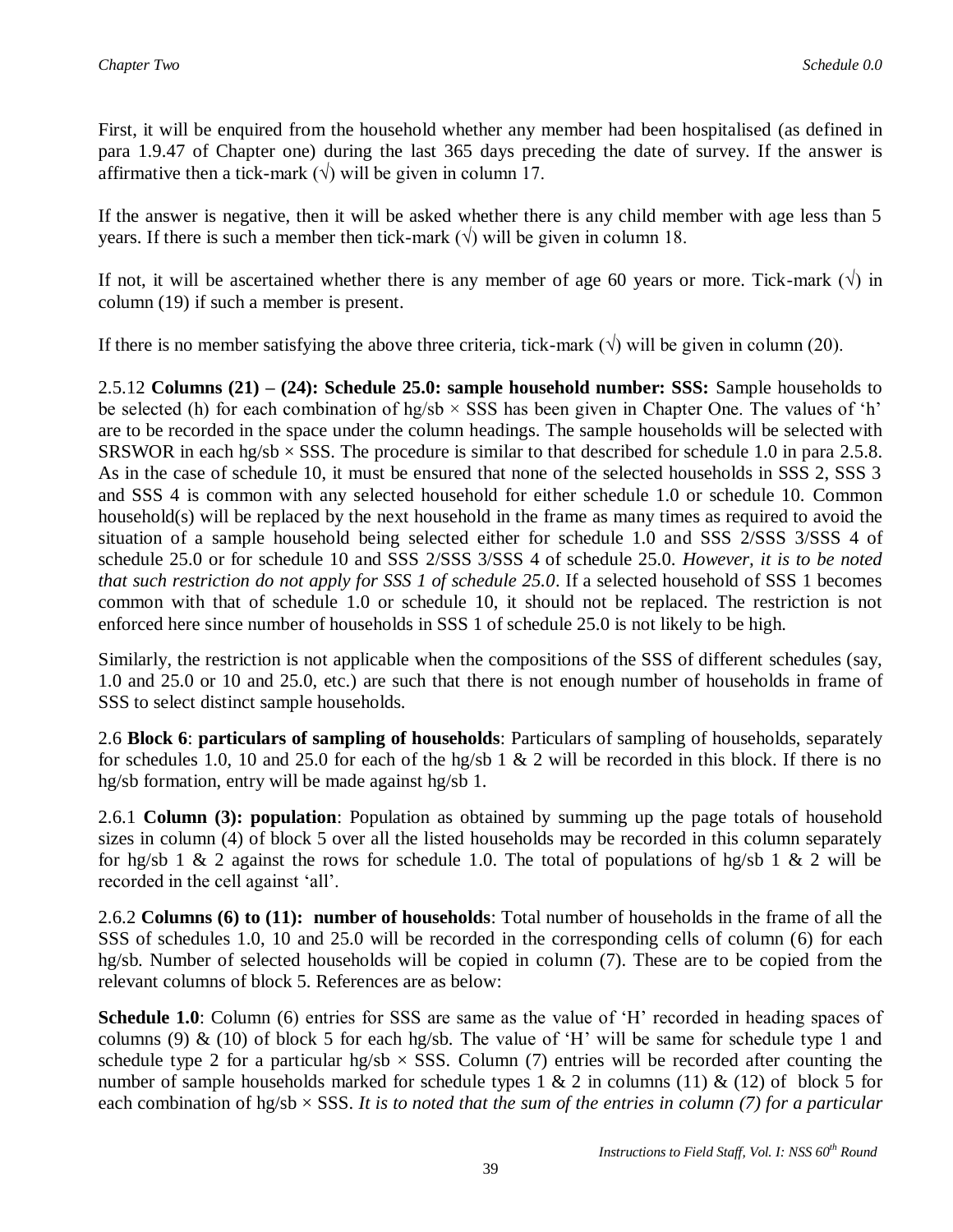*combination of hg/sb × SSS will be equal to the value of 'h' recorded in heading spaces of columns (11) & (12) of block 5 for that combination of hg/sb × SSS*.

**Schedule 10**: Column (6) entries for SSS will be equal to the value of 'H' recorded in heading spaces of columns (13)  $\&$  (14) of block 5 for each hg/sb while column (7) entries will be the value of 'h' recorded in heading spaces of columns (15)  $\&$  (16) of block 5.

**Schedule 25.0**: Column (6) entries for SSS will be equal to the value of 'H' recorded in heading spaces of columns (17) – (20) of block 5 for each hg/sb while column (7) entries will be the value of 'h' recorded in heading spaces of columns  $(21) - (24)$  of block 5.

Columns (8), (9) and (11) of block 6 may be filled up on the basis of survey codes given in item 17/item 18, block 1 of the respective schedules. The entries in columns  $(8)$ ,  $(9)$  &  $(11)$  will be the number of filled in schedules with the survey codes 1, 2  $\&$  3 in the corresponding schedules respectively. Total number households surveyed will be entered in column (10). It may be seen that (i) column (10) = column  $(8)$  + column  $(9)$  and  $(ii)$  column  $(11)$  = column  $(7)$  - column  $(10)$ .

2.7 **Block 7**: **distance of the village from nearest facility**: In this block, it is aimed to collect information on the availability of some specific facilities like communication, markets, institutional agencies providing aid, assistance and credit to the villagers. *In case of hamlet group formation information are to be collected in respect of the entire sample village* (*panchayat ward in Kerala*).

If a facility is available in general to the villagers, it will be considered as a facility. The required information has to be obtained by contacting the village officials and / or other knowledgeable person(s). In case they are not aware of the existence of a particular facility, the nearest Block Development Officer or other related Agencies may be contacted for collection of the relevant information.

*This block may be filled in after completion of listing of households. The block has to be filled in for all surveyed villages including uninhabited/depopulated/zero cases also.*

2.7.1 **Items 1- 32: Column (3): distance code**: Distance in terms of code will be entered in this column against items 1 to 32. Distance from the nearest facility available to the villagers will be considered. The distance will be measured from the geographical centre of the village. However, if a particular facility is available within the village, the distance code will always be 1 irrespective of its distance from the centre of the village. One of the codes 2 to 6 will be applicable when the facility is available at a place outside the village. If a facility is available at two different places, the distances of the nearest place will be considered for recording the distance code. In this connection, it may be noted that if at a particular location, more than one facility is available in a combined form and if that location is the nearest one to the village in respect of all the facilities under consideration, then the distance code of that location is to be recorded against all the facilities. For example if the nearest secondary school also provides primary as well as middle level education and the nearest primary school or the middle school is farther away than the secondary school then the distance code of the secondary school is to be recorded for both the primary school and middle school also. The codes for distances are:

| outside village: |  |
|------------------|--|
|                  |  |
|                  |  |
|                  |  |
|                  |  |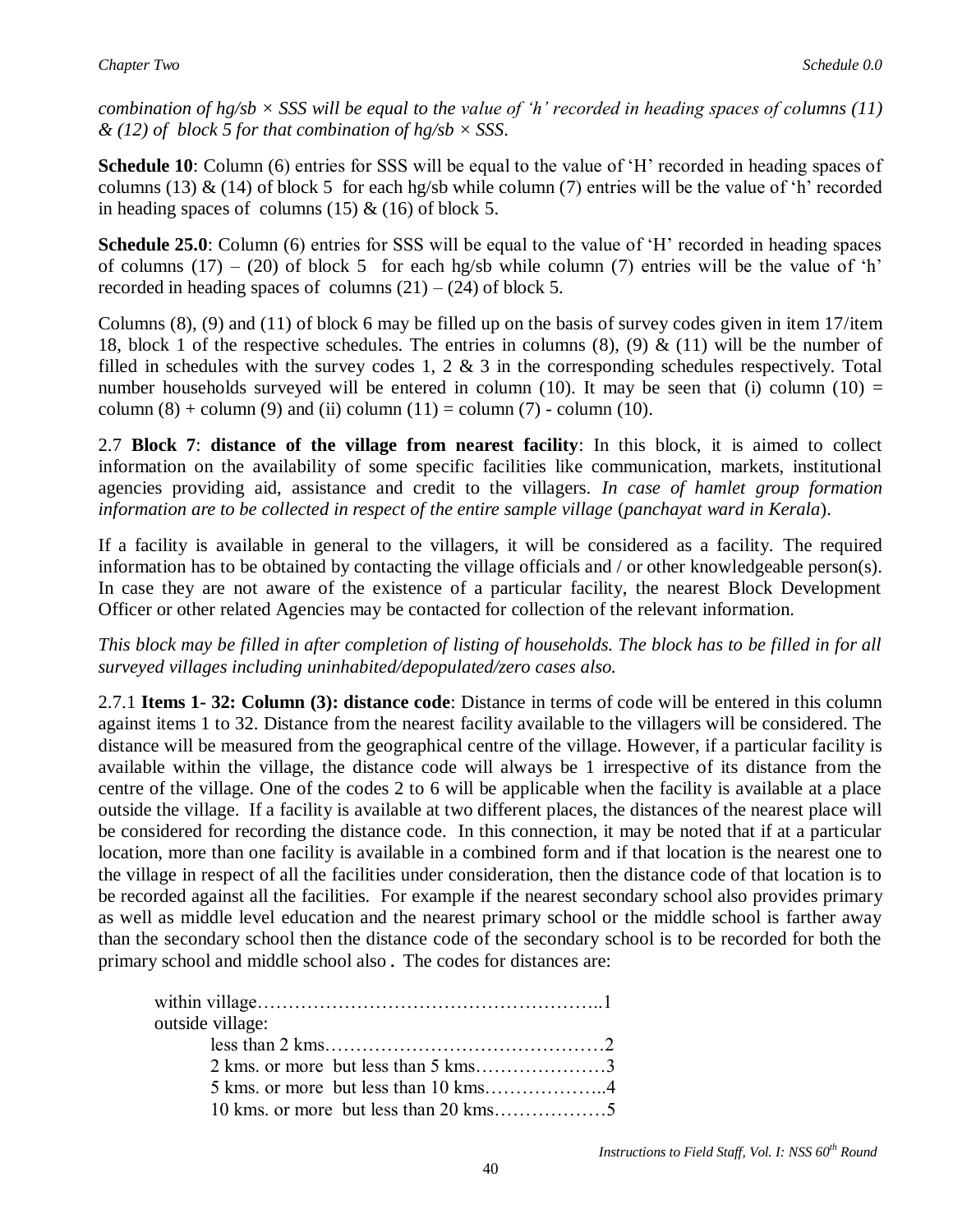20 kms. or more……………………………………..6

Most of the items listed in the block are self-explanatory. However, some of the terms are explained below.

2.7.1.1 **Items 1- 6:** These items are self - explanatory. In States/UTs where districts do not have tehsils, tehsil headquarters will mean headquarters of immediately lower administrative unit under the district.

2.7.1.2 **Item 7: metalled road:** This will include roads made of pucca materials like asphalt, cement, concrete, bricks, stones, etc.

2.7.1.3 **Item 8: all weather road:** This is the road usable for all seasons of a year, irrespective of the material used for the road.

2.7.1.4 **Item 9: primary school**: Generally, up to the standard of class IV is considered as primary education. However, the practices differ in some states where education of class V is also included under 'primary' level. For the purpose of this survey, education up to class IV or V, as the local practice may be, will be considered as primary education. This item will cover institutions providing such educational facilities.

2.7.1.5 **Item 10: secondary school**: Secondary school provides education up to class X.

2.7.1.6 **Item 11: higher secondary school / junior college**: Higher secondary school provides education up to 10+2 standard. In some places it is also known as junior college. Institutions providing education up to 10+2 standard will be covered under this item.

2.7.1.7 **Item 12: college**: Colleges providing degree courses with a minimum of bachelor degree recognised by a university or equivalent will be covered under this item. Colleges providing diploma courses which are equivalent to degree courses are also to be covered under this item.

2.7.1.8 **Item 13: health sub-centre / dispensary:** A health sub-centre is the most peripheral contact point in the primary health care system. It covers around 5,000 populations in plain area and 3,000 populations in hilly / tribal area. It is run by government and located in the rural area. It is manned by two multi-purpose health workers – one male and one female. A sub-centre usually does not have facilities for treatment as in-patients. Dispensary is the consulting place / chamber which does not generally have facilities for treatment of in-patients.

2.7.1.9 **Item 14: primary health centre:** Primary health centre (PHC) is the first contact point between a village community and the medical officer. It has a medical officer and other paramedical staff. It is run by the Government and usually has in-patient and out -patient facilities. A PHC has jurisdiction over 6 Sub-centres and serves about 30,000 populations in plain area and 20,000 populations in hilly / tribal area.

2.7.1.10 **Item 15: community health centre / government hospital:** Community Health Centres (CHC) serves about 1.2 lakh populations in plain area and 80,000 in the hilly / tribal area. The CHC functions as referral centre for the PHC. It is manned by medical specialists and paramedical staff and has in-patient and out-patient facilities. Medical institutions having provision of admission of sick persons as in-door patients (in-patients) for treatment are called hospitals. Hospital run by the central / state government or local bodies like municipalities will be covered under this item.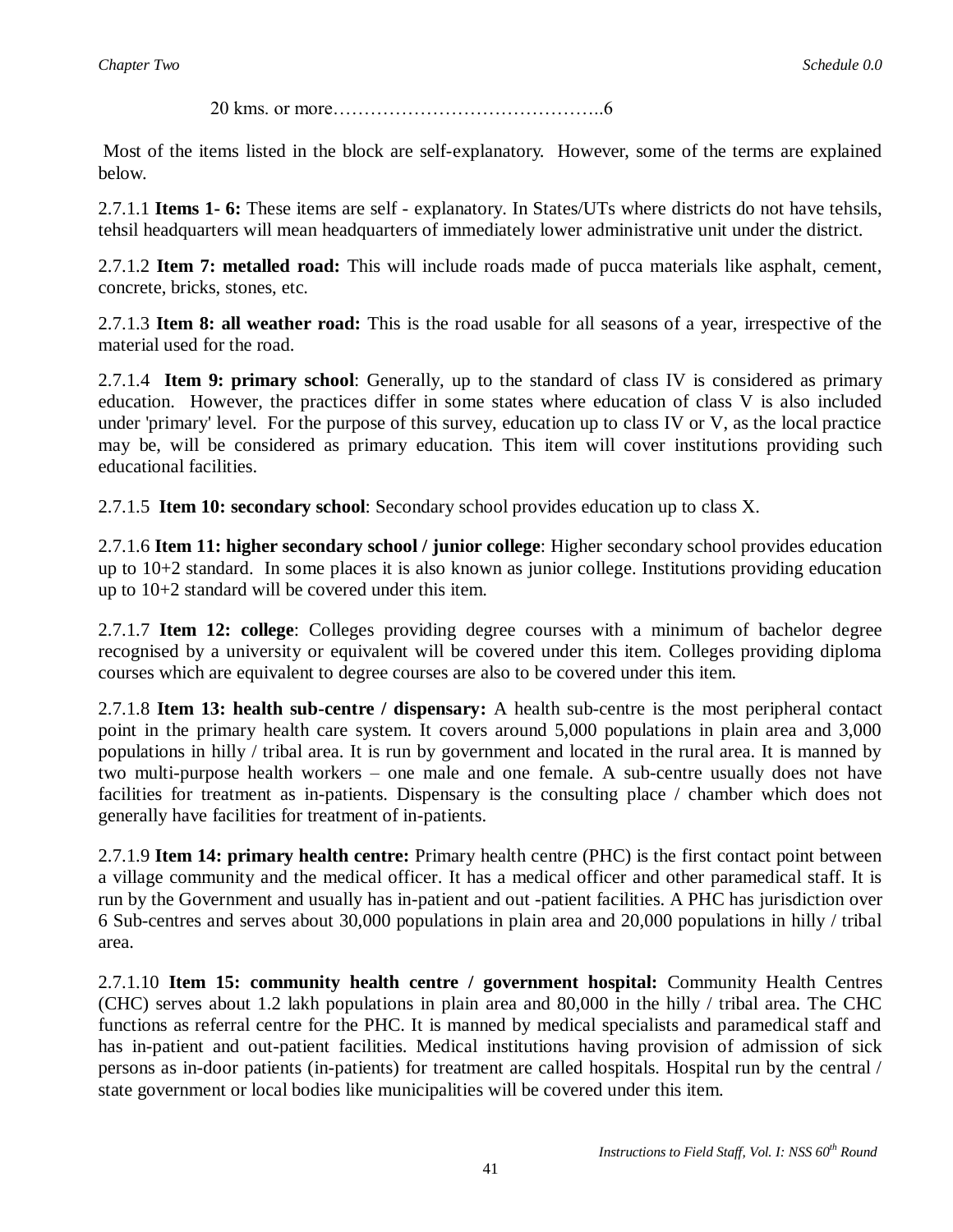2.7.1.11 **Item 16: private clinic / doctor**: Private clinic is the consulting place / chamber of private doctors. Doctors are those having degrees/diploma in medicine and also registration from recognised universities / institutions deemed to be universities. These doctors may follow any of the systems allopathic, homeopathy, ayurvedic, unani.

2.7.1.12 **Item 17: medicine shop:** A shop which sells drugs and medicines of any system of medicine viz. allopathic, homeopathic, ayurvedic or unani medicines, will be considered as a medicine shop.

2.7.1.13 **Item 18: community centre:** It is a place accessible to the villagers where facilities of viewing TV, video, etc., arranging ceremonies like marriage, festivals and other community programmes, etc., are available. The centre is generally located at a fixed place. The villagers will have access to the centre.

2.7.1.14 **Items 19 – 20: post office, police station/police outpost:** The items are self-explanatory.

2.7.1.15 **Item 21: wholesale market:** Wholesale market is a market where the buying and selling of goods or merchandise is done to retailers and other merchants and commercial users but generally not to ultimate consumers. Thus, it is a market where wholesaler acts as a middleman between producer and retailer or ultimate consumer. The operations like sales, purchases and prices etc. of a wholesale market are sometimes supervised/controlled by market committee or some other agency.

2.7.1.16 **Item 22: cooperative credit society:** Co-operative credit society is a society that is formed through the co-operation of a number of persons (members of the society) for the benefit of the members. The funds are raised through contributions / investments by the members and the profits are shared by the members. Cooperative banks will also be considered here.

2.7.1.17 **Item 23: commercial bank:** This includes all nationalised banks including the State Bank of India and its subsidiaries. All other scheduled and non-scheduled banks, other than co-operative banks, should also be considered here.

2.7.1.18 **Item 24: land development bank:** Land development banks are co-operative societies established for advancing loans for acquiring assets of capital nature connected with land improvements, productivity of land and agricultural development. The land development banks sanction long terms loans, which are repayable over a period exceeding five years. If a cooperative bank performs the activities of a land development bank in addition to the usual activities of a cooperative bank, it will be considered under item 22 and not under this item.

2.7.1.19 **Item 25: marketing society:** Co-operative marketing society means a registered society established for the purpose of promoting marketing facilities primarily of agricultural produce. The marketing society receives the produce directly from the producers or through primary credit societies. The produce is then sold in different markets or to the high level marketing organisations etc. In addition to the marketing function, the societies may also undertake supply of agricultural requisites such as seeds, manure and fertilizer, pesticides and insecticides etc.

2.7.1.20 **Item 26: PCO:** Distance of the facility which is nearest to the village among telegraph office / pubic call office (PCO) / e-mail centre will be recorded in this item in code. A public call office or email centre will refer to a place accessible to the villagers with or without payment of fee. E-mail is the electronic mail which is sent through network (internet) from one place to another.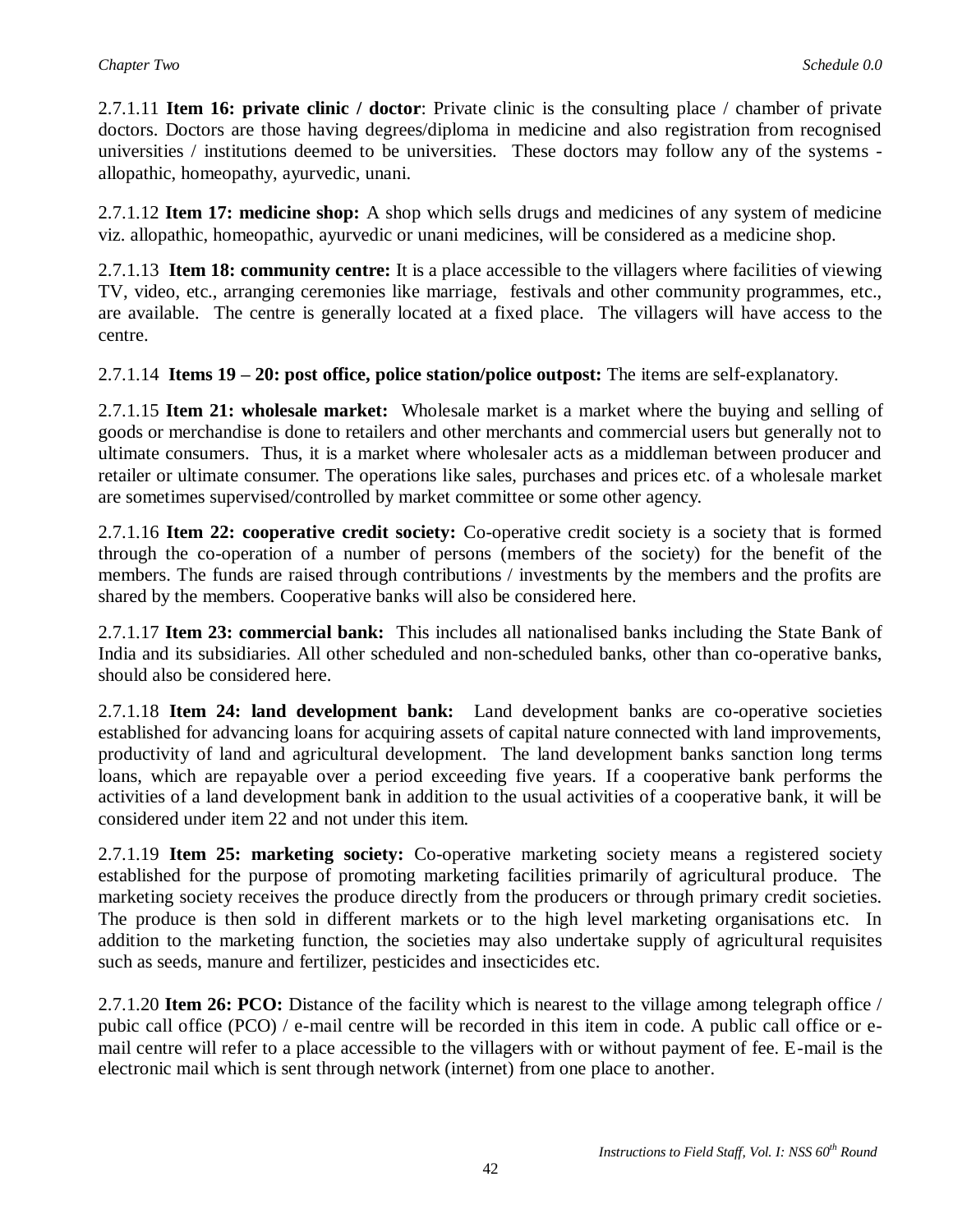2.7.1.21 **Item 27: video parlour/cinema hall:** Distance of the nearest video parlour/cinema hall will be recorded in terms of codes.

2.7.1.22 **Item 28: veterinary hospital / dispensary**: A veterinary hospital / dispensary has provision for the treatment of animals.

2.7.1.28 **Item 29: fertiliser / pesticide shop**: Fertiliser / pesticide shop is one which sells fertiliser and / or pesticide.

2.7.1.29 **Item 30: fair price shop**: Fair price shop is the shop which sells some essential commodities at subsidised rate. This may be owned by the government, local self-government, a government undertaking, the proprietor of a firm, co-operative(s) or private persons (individually or jointly) or other bodies like club, trust, etc.

2.7.1.30 **Items 31 – 32: cold storage, rice mill**: These items are self-explanatory.

2.7.2.1 **Item 33: electricity:** If electricity is used in any part of the village for any purpose (agriculture, industry, street light, domestic etc.), it will be considered that the facility is available for the villagers and code 1 will be recorded in col. (3).

2.7.2.2 **Item 34: informant code:** The information in block 7 is to be collected from one or more knowledgeable person(s) of the village. The source of such information collected is to be reported in this item. In case there is more than one source then the code will relate to the information from whom maximum information has been collected. The codes are:

| $\mathcal{D}_{\mathcal{L}}$ |  |
|-----------------------------|--|
|                             |  |
| 4                           |  |
|                             |  |
| 6                           |  |
|                             |  |

2.8 **Block 8**: **remarks by investigator**: The investigator may give his remarks here on any abnormal situation or entry in the schedule.

2.9 **Block 9: remarks by supervisory officer(s)**: The Assistant Superintendent, the Superintendent or any other officer inspecting the work relating to this schedule, may give his comments here.

### 2.10 **Substitution of sample households**:

If a sample household of a particular schedule type cannot be surveyed due to some reason or the other, it will be substituted by the next one having higher sampling serial number (provided not already selected) of the same SSS. The substitute for the one having last sampling serial number of an SSS in a column will be the one having first sampling serial number within the same column. If the substituted household becomes a casualty, *it will be substituted by another in the same manner. If this household also turns out to be a casualty, further substitute need not be taken. However, it must be ensured that a minimum of one sample household is always surveyed for each SSS if H>0 and for each hg/sb. Substitution may be attempted more than twice in a few cases to adhere to this restriction.* In such cases, the fact has to be recorded in the remarks block (block  $8 \& 9$ ).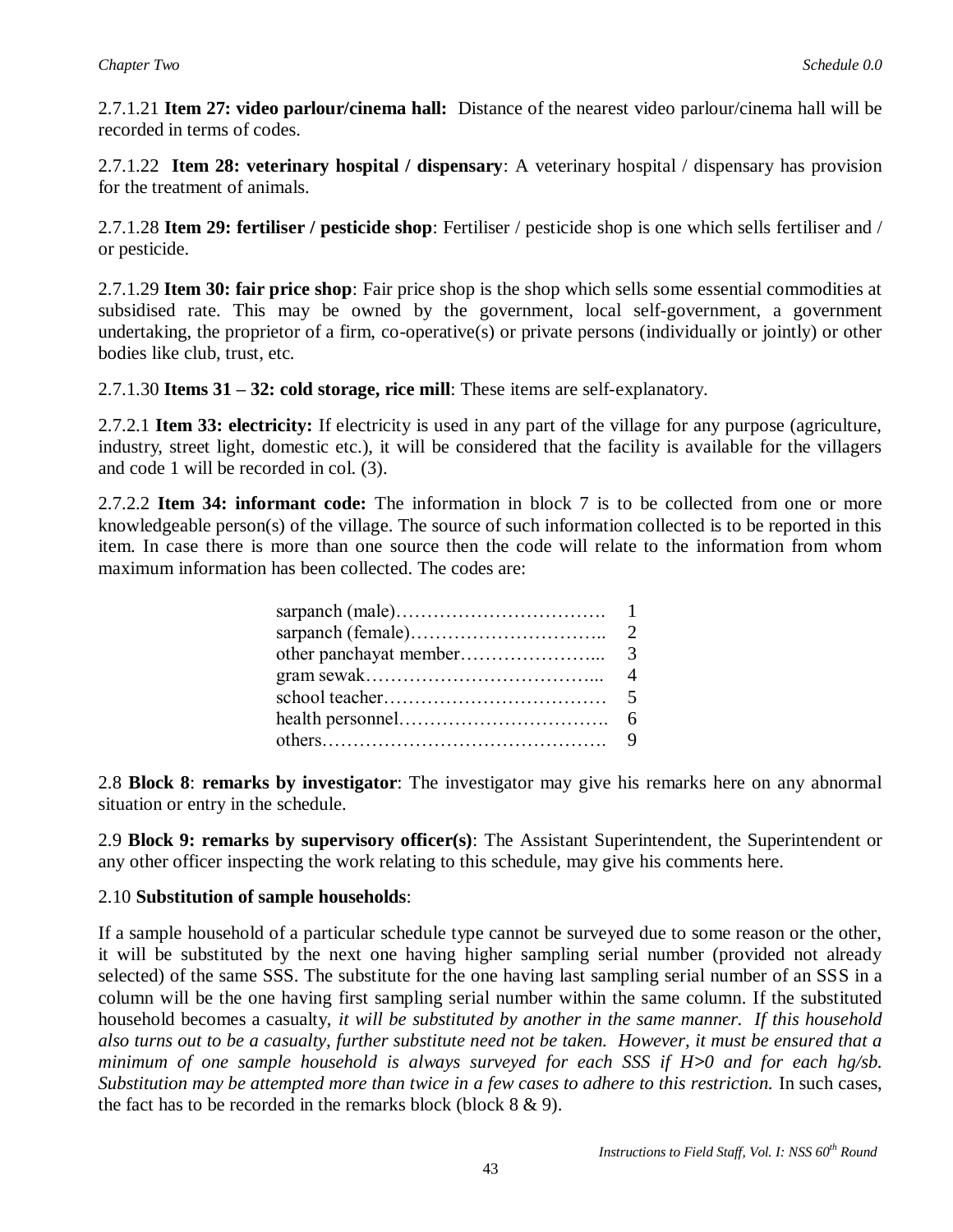It is to be noted that in the case of a substitution of a household, the word "SUBSTITUTED" should be written at the top of the front page of schedule.

2.11 **Random numbers**: A table of random numbers is supplied to each investigator. The n-th column of the table will be consulted in the case of the central sample and  $(n + 1)$  th column in the case of the state sample, where n is the last two digits of the serial number of the sample FSU. When  $n = 00$ , it will be taken as 100. The number of digits to be used will be the same as that of the highest number of the range within which the random number is to be selected. However, if random number is required to be drawn between 1 and 10 or between 1 and 100, only one or two digit random numbers may be used where random number '0' will stand for '10' and random number '00' for '100'.

The first two random numbers will be used for hamlet-group/sub-block selection whenever required. The subsequent random numbers may be used for selection of households in the order: (i) for hg/sb  $1$ households for two SSS of schedule 1.0, households for two SSS of schedule 10, households for four SSS of schedule 25.0 and then (ii) for hg/sb 2 – households for two SSS of schedule 1.0, households for two SSS of schedule 10, households for four SSS of schedule 25.0. If the particular column of random numbers is exhausted in the process, next column may be used. Similarly, if all the columns of the Random number table is exhausted, then the first column will be used.

### 2.12 **Substitution of sample FSU:**

(a) If a sample FSU cannot be surveyed due to say, it being not uniquely identifiable or traceable, not accessible or for any other reason, it will be substituted. All such cases will be referred to:

The Director (TC), DPD, NSSO, Mahalanobis Bhavan, 164, Gopal Lal Tagore Road, Kolkata- 700108. e-mail address: **[dpdnsso@cal.vsnl.net.in](mailto:dpdnsso@cal.vsnl.net.in)** fax: 033-25771025

A copy of the letter may be given to:

The Director (Coordination), SDRD, NSSO Mahalanobis Bhawan 164, Gopal Lal Tagore Road Kolkata- 700108. fax: 033-25776439, Tele: 033-25781495

If the substituted FSU has same problem as the original, correspondences may be made immediately so that another substitute can be provided to prevent voidness of stratum. In case no substitute FSU could be surveyed even with best efforts [ i.e. code 7 in item 16, block 1], a blank schedule 0.0 will be submitted with only blocks 0, 1, 2, 8 and 9 filled in. The word 'CASUALTY' is to be written at the top of the front page of the schedule in such cases.

### **All efforts must be made to ensure that at least one FSU is always surveyed from each stratum for each sub-sample so as to prevent occurrences of void strata.**

(b) If a sample FSU is found to be depopulated at the time of survey, or its population has shifted elsewhere due to some natural calamity, or it is treated as a "zero-case", it will not be substituted. It will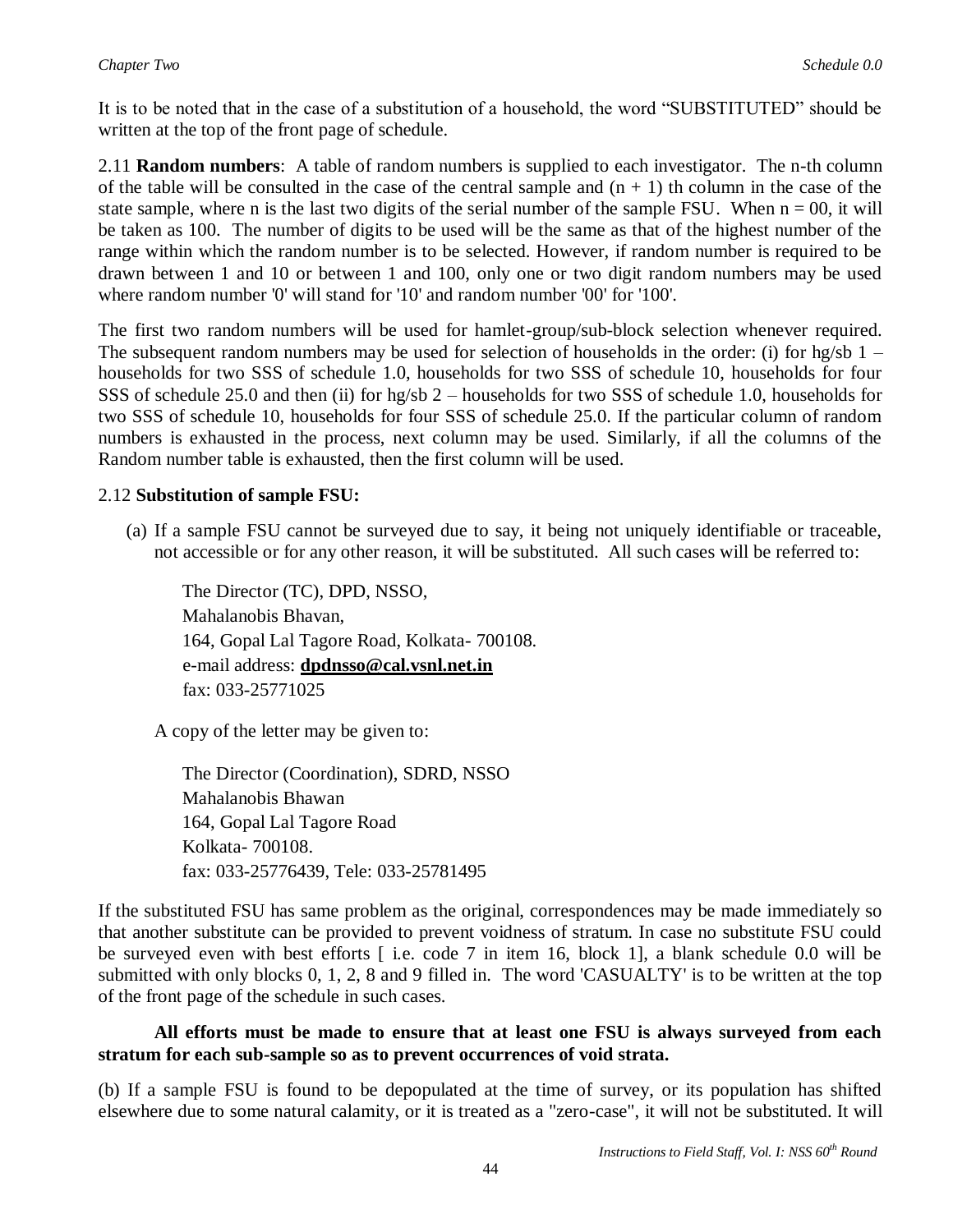be treated as a valid sample and blank schedule 0.0 with only blocks 0, 1, 2, 8 and 9 filled in will be submitted in such cases. The word/words 'UNINHABITED' or 'ZERO CASE', as appropriate will be written on the top of the front page of the schedule in such cases. However, in Arunachal Pradesh and possibly elsewhere also in the hill tracts of North Eastern states where, for example, jhum cultivation is prevalent, whole village may shift from place to place. In such cases the sample village will be surveyed in the place where it is currently located and not treated as uninhabited if found absent in its original location.

(c) If a sample village is found to have been declared as urban (as a town by itself or as merged in another town) either by State Govt. notification or by Census authorities and if it is covered in the urban frame used for selection of FSUs, it will be treated as a zero case and the procedure given in the previous para will be followed in this case. However, if it is not covered in the urban frame of FSUs, it is to be surveyed as per the rural programme. In such cases, however, if the boundaries of the original village are not identifiable, it may be substituted. If only a part of the village has been merged in the town, the remaining part will be surveyed as per rural programme even in this situation. *It is suggested*  to write to SDRD before treating any sample as a zero case.

(d) *It is important* to note that a listing schedule 0.0 has to be submitted for every sample FSU irrespective of whether it is surveyed/substituted (including uninhabited and zero cases) or a casualty.

2.13 **Repetition of FSUs**: If a sample FSU is repeated in the sample list, *it will be surveyed as many times as it has been selected*. The procedures to be followed in respective cases are described below:

### 2.13.1 **Repetition within state or central sample FSUs**:

**Case (a): without hamlet-group/sub-block formation**: If repetition is in the *same sub-round*, listing is to be done only once. The listing schedule will be copied with the identification particulars changed to those of the serial number against which it is found repeated. (The items that may change are only these: serial number and sub-sample). The sample households will be selected afresh. However if any household already selected is selected again, it is to be substituted. If the required number of fresh households (i.e. not selected in the first visit) is not available in the frame as a result of which some households are reselected in the second/subsequent occasion, entries in various blocks for such household may be copied. If, however, repetition of the FSU takes place in a different sub-round, it is to be surveyed just like a new sample with fresh listing and sample selection.

**Case (b): With hamlet-group/sub-block formation**: If repetition is in the *same sub-round*, the hamletgroups/sub-blocks formed during the first occasion will be used for all subsequent repetitions. However, on the second and subsequent occasions, the survey will be conducted in the hamlet-group/ sub-block selected afresh. If one or both hg/sb are repeated, random number may be drawn afresh to get different hamlet-group/sub-block not selected earlier. For the selection of households, the usual procedure as suggested for fresh FSUs may be followed. If, however, repetition of the FSU takes place in a *different sub-round*, it is to be surveyed just like a new sample with fresh listing and sample selection.